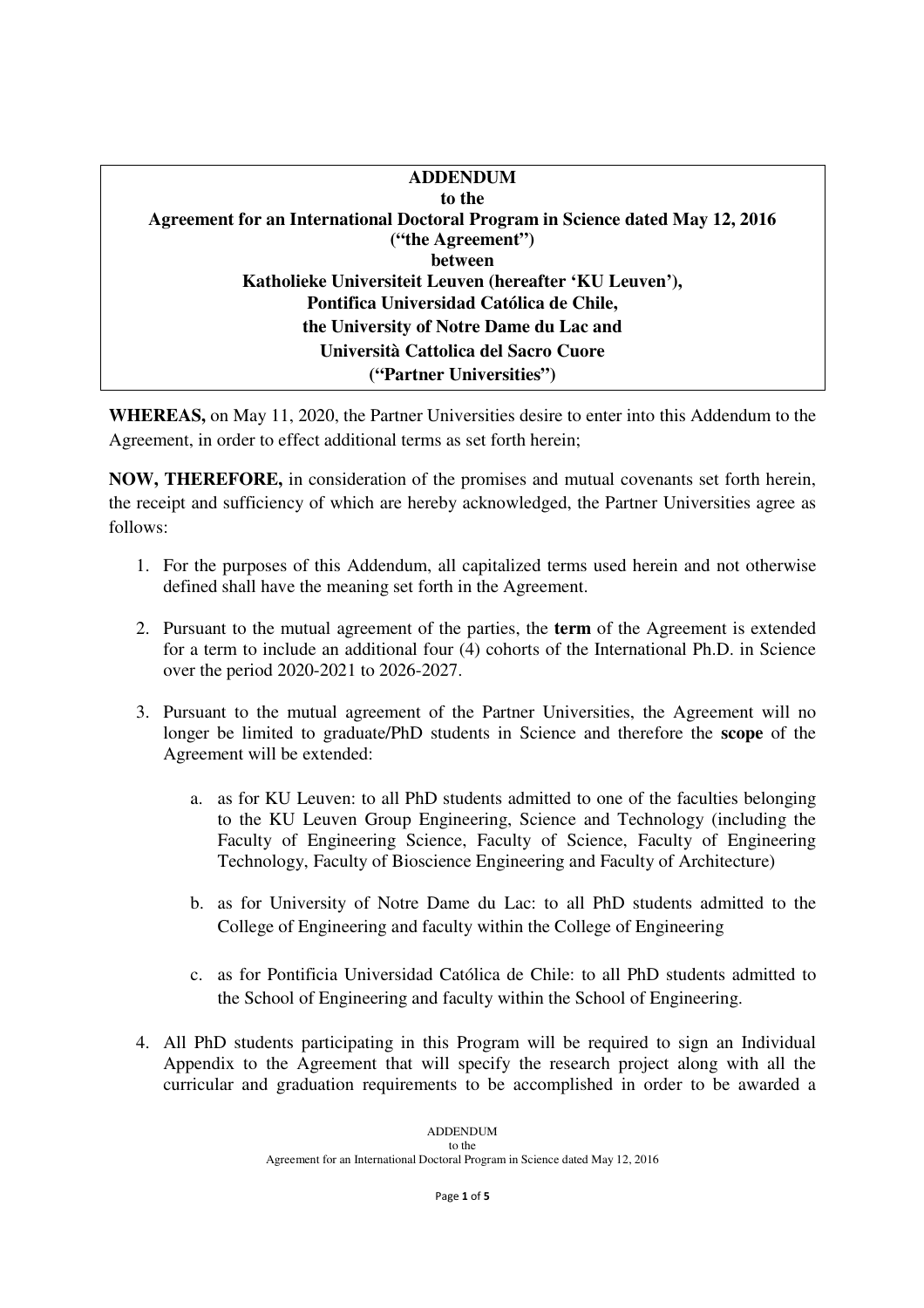from the Host University in conformity with its policies. This Individual Appendix Agreement will be signed by the university legal representatives.

- 5. Eligible students will be awarded a fellowship according to Supporting University internal regulations.
- 6. In all other respects, the terms and conditions of the Agreement shall remain unchanged and in full force and effect.

IN WITNESS WHEREOF, the undersigned parties have set their hand on the date first recited above.

**KU LEUVEN:** The Rector, prof. dr. Luc Sels  $2$  Cools For acknowledgment

The Research Coordinator of Science, Engineering & Technology Prof. dr. Ronald Cools

> **ADDENDUM** to the Agreement for an International Doctoral Program in Science dated May 12, 2016

> > Page 2 of 5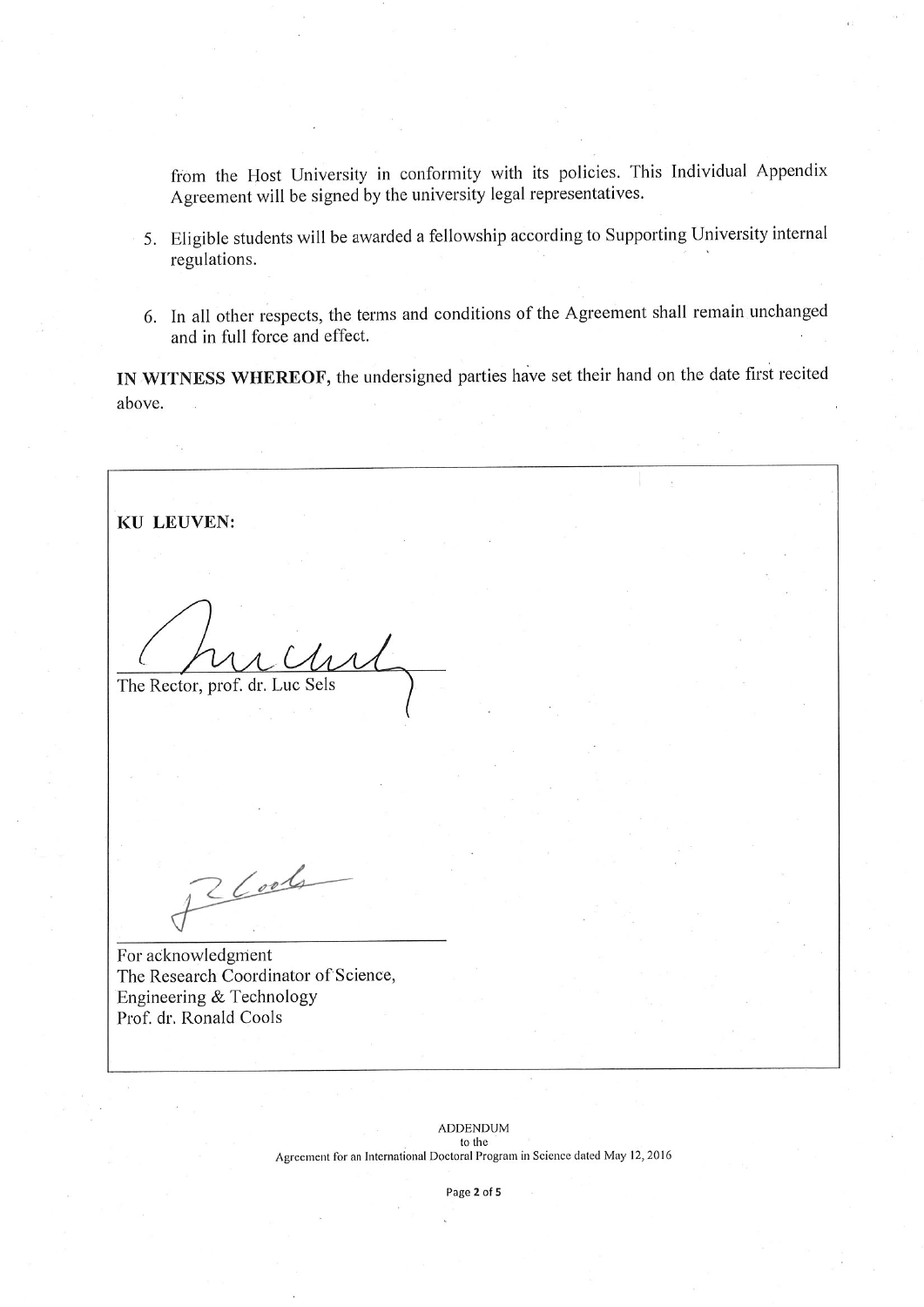**UNIVERSITÀ CATTOLICA DEL SACRO CUORE:** 

raw

The Rector, Prof. Franco Anelli

ADDENDUM to the Agreement for an lnternational Doctoral Program in Science dated May 12, 20 16

Page **5** of **5**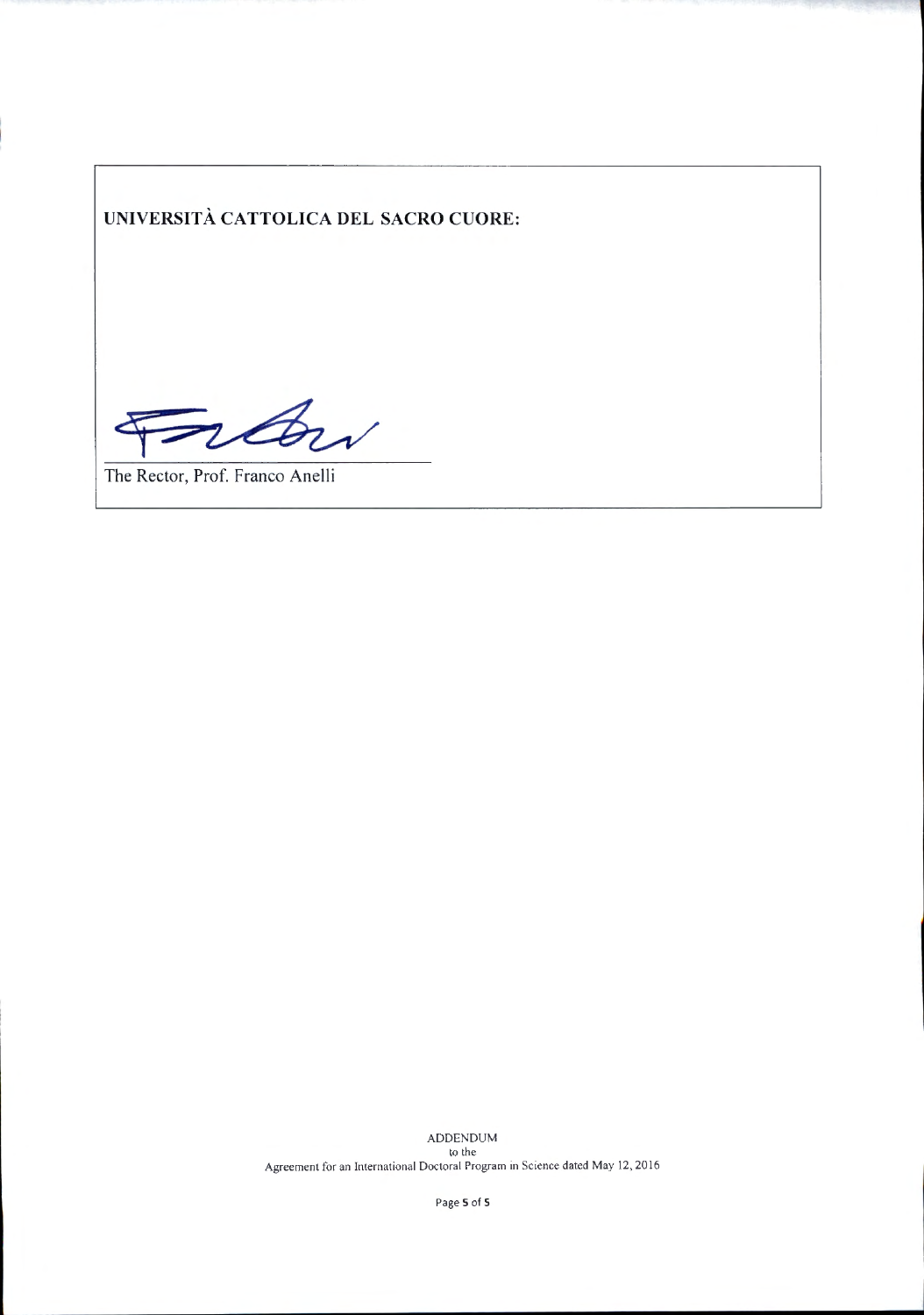| PONTIFICA UNIVERSIDAD CATÓLICA DE CHILE: |                       |  |
|------------------------------------------|-----------------------|--|
|                                          |                       |  |
| The Rector, Ignacio Sánche ADíaz         | <u>ន្ត្</u><br>ABOGAD |  |
|                                          | $\frac{1}{2}$<br>U,C. |  |

 $\sqrt{ }$